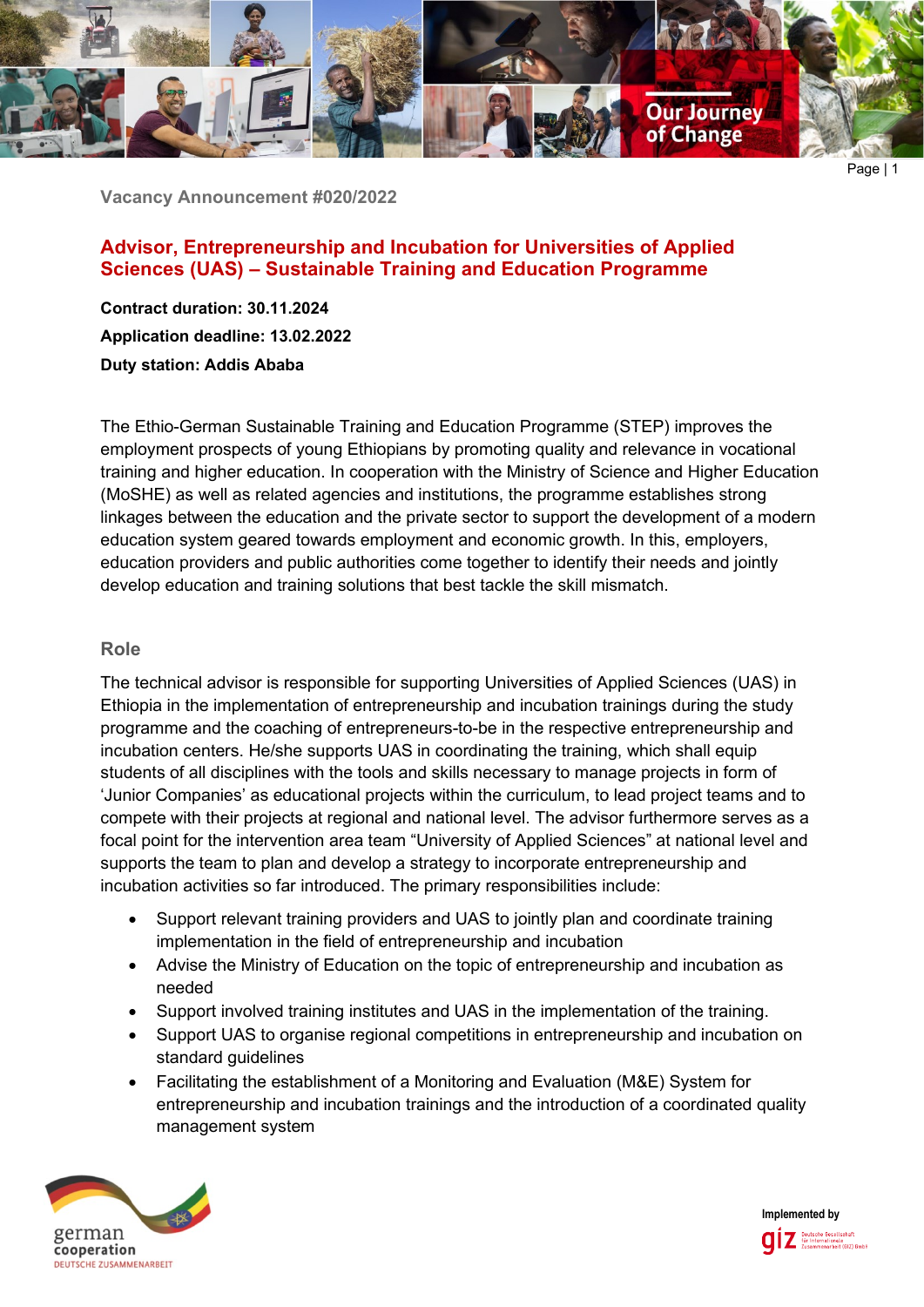

• Monitoring and evaluating the implementation of the entrepreneurship and incubation programmes.

#### **The professional advisor performs the following tasks:**

#### **Responsibilities and tasks**

#### **1. Advising the partner institution**

The Advisor

- Screens the entrepreneurship and incubation activities at UAS and elaborating a baseline study on entrepreneurship and incubation activities at Ethiopian UAS.
- Facilitates discussion on how entrepreneurship and incubation training should be introduced in the curriculum.
- Advices UAS in establishing an entrepreneurship and incubation center at the respective campus.
- Advices UAS in introducing entrepreneurship and incubation advisors for students at the respective UAS how to equip these advisors with the necessary skills and knowledge.
- Coordinates training-of-trainer programmes of entrepreneurship and incubation advisors, which covers project management, strategic and operational business plans, management, marketing, e-commerce and leadership modules.
- Raises awareness at UAS about the different international entrepreneurship and incubation training activities for students such as 'Junior Achievement', etc.
- Advises UAS in coordinating regional student competitions on entrepreneurship and incubation projects such as 'Junior Companies', etc.
- Raises awareness among UAS how entrepreneurship and incubation programmes at UAS could contribute to the UN Sustainability Development Goals.
- Works on periodic reports on entrepreneurship and incubation activities at Ethiopian UAS.

### **2. Intervention Area: UAS Entrepreneurship and incubation**

The Advisor

- Supports the intervention component "Universities of Applied Sciences" in the development of entrepreneurship and incubation qualifications in Ethiopia
- Coordinates with training providers the needs of UAS
- Introduces counterparts at UAS to the organization 'Junior Achievement' and the possibilities for students to create 'Junior Companies' as part of their education.
- Supports UAS in capacity building activities in the field of entrepreneurship and incubation in order to strengthen UAS contributions to regional economic development activities



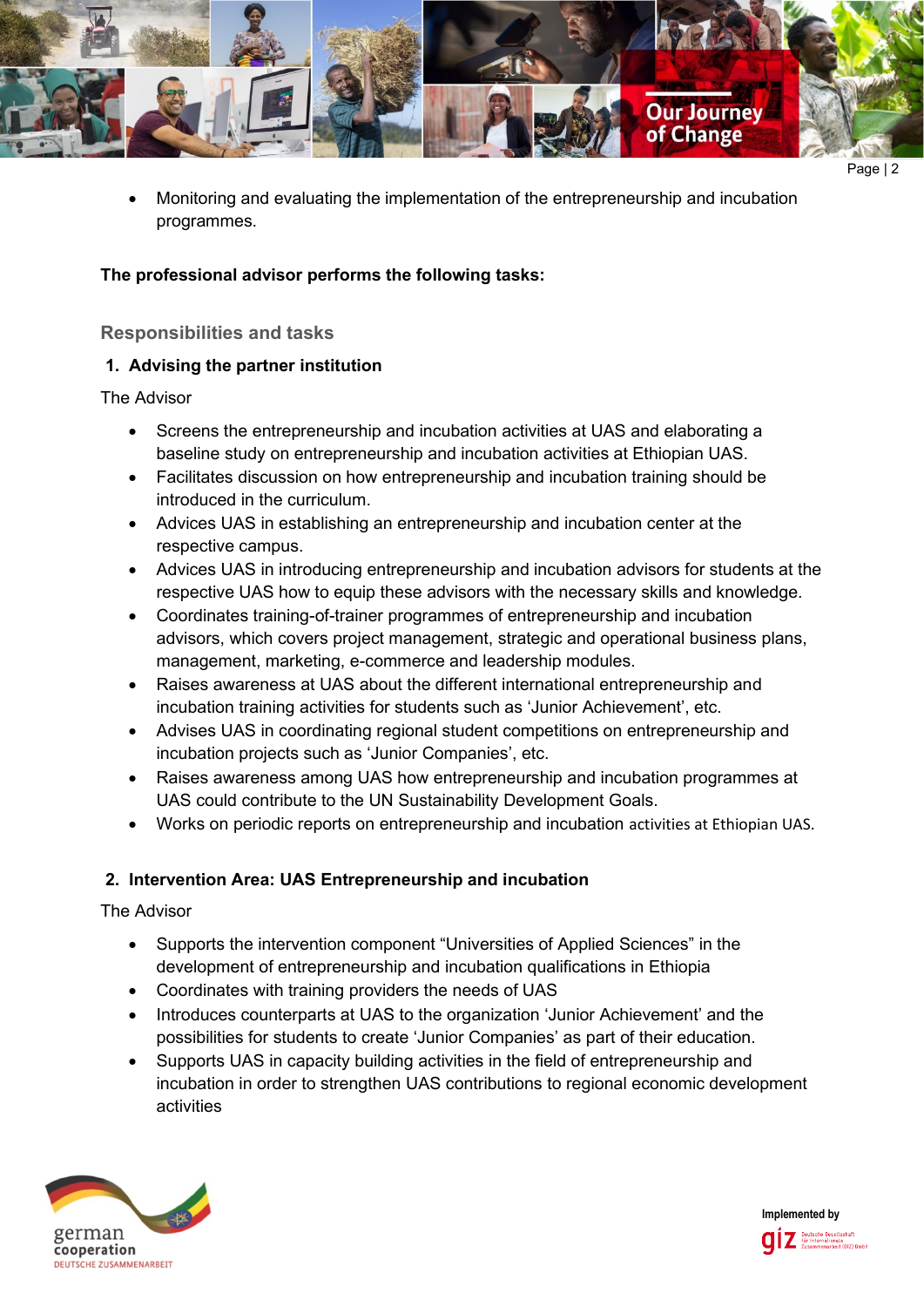

- Page | 3
- Coordinates with his/her counterparts from the respective UAS an harmonized training approach
- Coordinates with his/her counterparts from the respective UAS guidelines for regional and national entrepreneurship and incubation competitions for student groups
- Introduce quality assurance measures in the UAS in the field of entrepreneurship and incubation training
- Advises UAS management in coordinating start-up and incubation centers
- Assists in designing a monitoring and evaluation system explicitly for entrepreneurship and incubation training activities at UAS
- Assists UAS and EthERNet in creating benchmarks for the Higher Education Management Information System (HEMIS)

# **3. Networking and cooperation**

The Advisor

- Supports cooperation, regular contact and dialogue with partners, assists with PR work and cooperates with local communities, relevant organisations, non-governmental agencies and individuals in the project/programme environment and with other projects to improve and maintain good working relationships
- Communicates local interests and efforts, forwards these and encourages sharing ideas and information for the benefit of the project/programme

# **4. Knowledge management and coordination**

The Advisor

- Ensures knowledge transfer to project/programme information
- Develops ready-to-use strategies and technical concepts, including guidelines, manuals and procedures
- Draws up reports and presentation documents
- Prepares appropriate input for various project/programme reports including annual reports, and contributes to the other reports required by the programme manager and GIZ Head Office
- Assists with research activities and studies on political issues which benefit joint programmes.

# **5. Coordination tasks**

The Advisor

• Assists with general project planning and develops project concepts including preparation, organisation and moderation of planning exercises and their



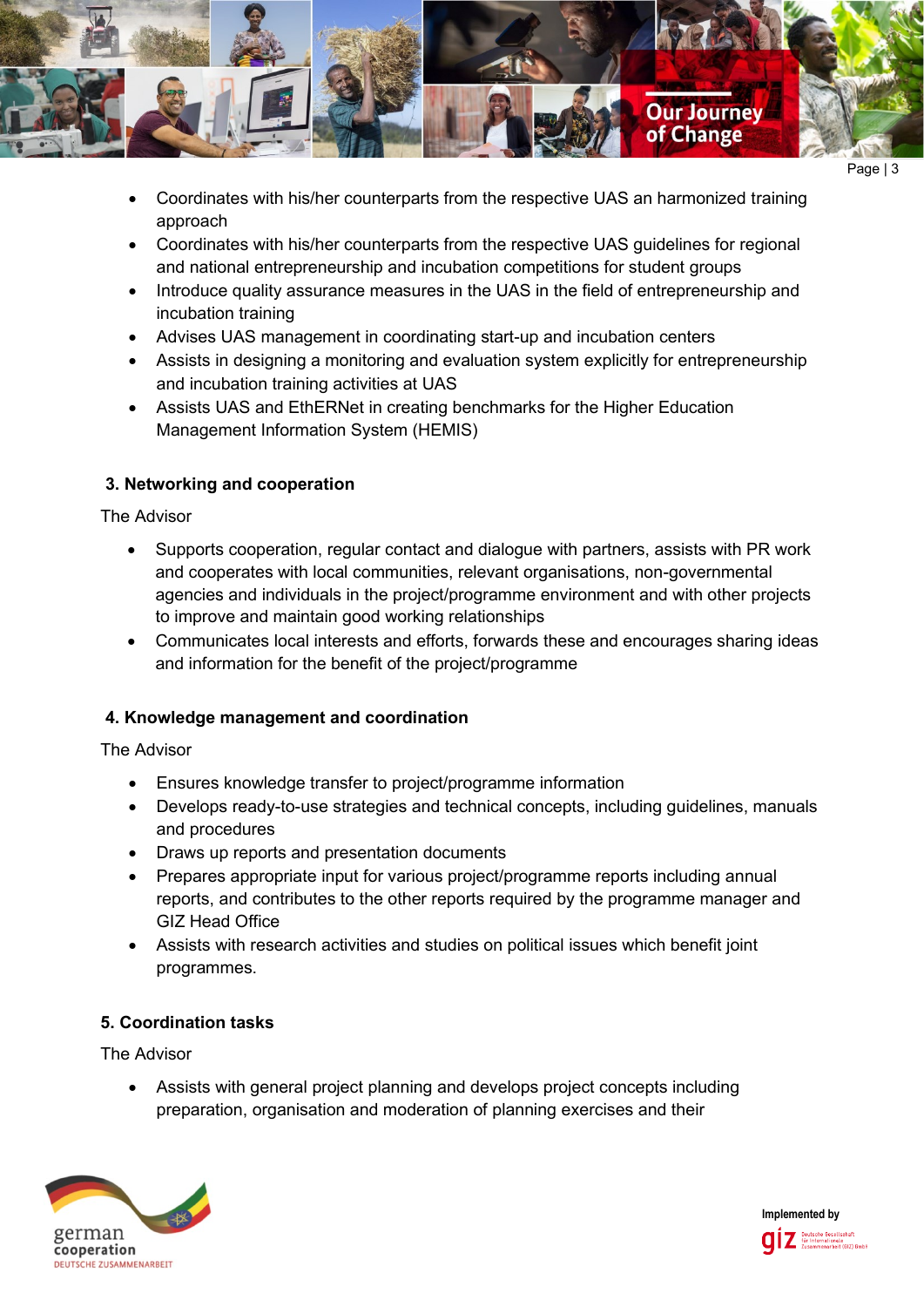

Page | 4

implementation, management, monitoring, quality management, evaluation, communication and documentation

- Coordinates relevant project activities at local level in consultation with the manager and in cooperation with the partners, both as regards implementation and preparing organisational aspects
- Compiles the relevant information for joint activities and assignments

### **6. Other duties/additional tasks**

The Advisor

- Perform other duties and tasks as assigned by the programme or supervisor.
- Perform other duties and tasks as assigned by the programme or supervisor.

### **Required qualifications, competencies, and experience**

#### **Qualifications**

• B.sc/BA/Master's degree in a field related to Business development, Economics, Engineering, Social Sciences, etc

### **Professional experience**

- At least 5 years professional experience in a Service/Manufacturing company
- Proven experience of training and coaching of entrepreneurs at least for 1 year
- Qualification/Certification in entrepreneurship and incubation training
- Knowledge about concepts of implementation entrepreneurship and incubation trainings in the education sector
- Experience in implementing e-commerce
- M&E experience in educational context
- Proven expertise of coordinating events such as competitions
- Good experience in public relation and promotion of activities in newspapers, TV and social media
- Sound knowledge of UN SDGs and how entrepreneurship contributes to the achievement of SDGs
- Good understanding of Development Cooperation and advisory approaches

### **Other knowledge, additional competencies**

- Excellent understanding of UAS and capacity building approaches
- Very good working knowledge of ITC technologies (related software, phone, email, internet) and computer applications (MS Office)
- Fluent written and oral knowledge of the English language